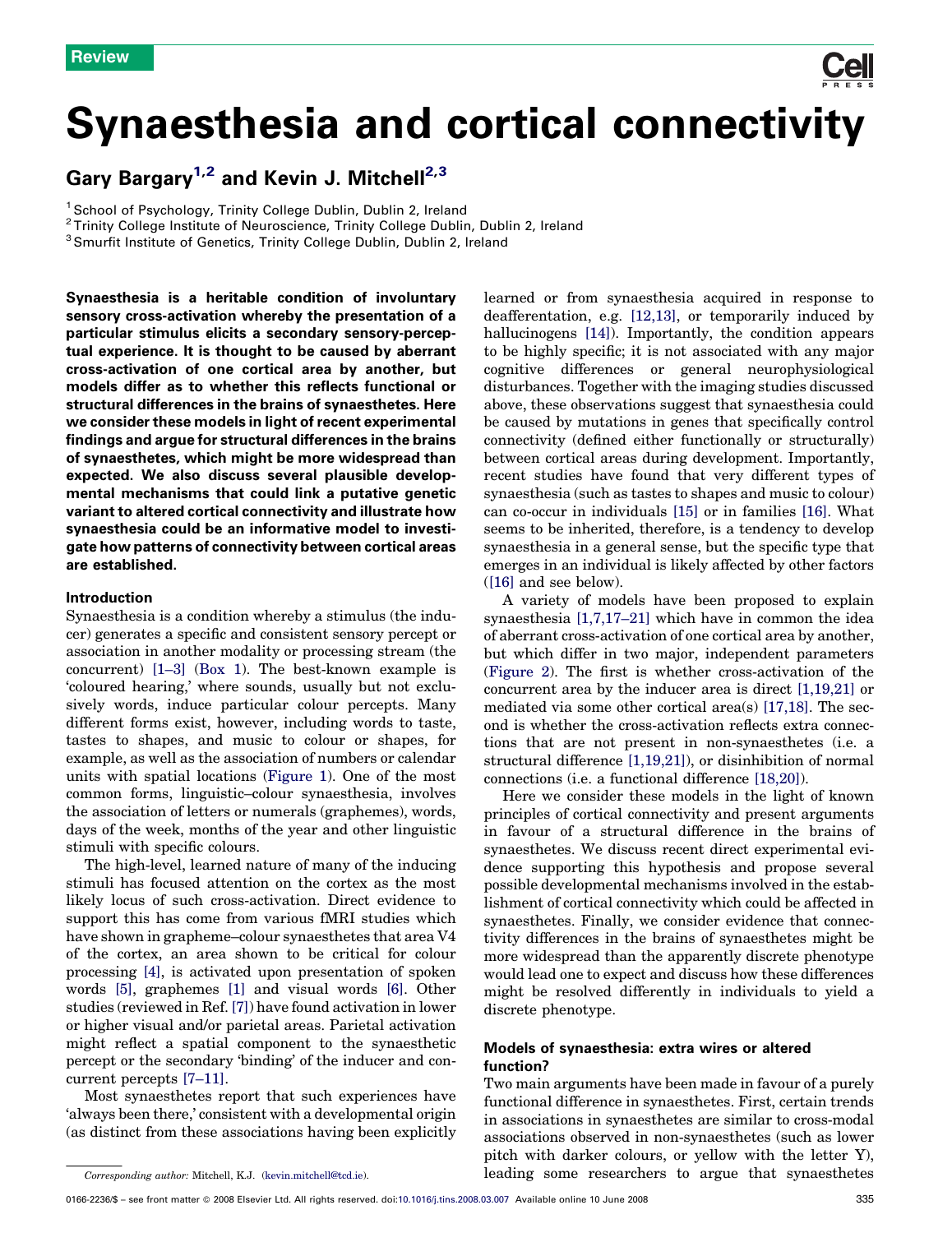#### <span id="page-1-0"></span>Box 1. Characteristics of synaesthesia

#### General

Synaesthesia involves the activation of a 'concurrent' percept by an inducing stimulus (the inducer) in another modality or another facet of the same modality. Although initially defined as a cross-sensory phenomenon, it is now recognized that cognitive characters can often act as inducers.

#### **Prevalence**

Synaesthesia has until recently been thought to be quite rare (as low as one in ten million [\[3\]\)](#page-5-0). However, current estimates of the population prevalence are in the range of 1–4% [\[95\].](#page-7-0)

#### **Familiality**

It was first recognized by Galton [\[96\]](#page-7-0) in the 1800s that synaesthesia can run in families, and pedigree studies have provided evidence for Mendelian transmission [\[3,16,97\].](#page-5-0) Recent studies [\[15,16\]](#page-6-0) have found, importantly, that very different types of synaesthesia can occur in the same individual or in the same family.

#### Biased sex ratio

Synaesthesia is often reported to be more common in women, although exactly how much more common is debated. Estimates of the female:male ratio range from 6:1 [\[16,97,98\]](#page-6-0) to 1:1 [\[95\].](#page-7-0) See Refs [\[16,95\]](#page-6-0) for a discussion of possible factors contributing to these findings.

#### Unidirectional

Although cases of bidirectional synaesthesia have been reported (e.g. [\[38\]\)](#page-6-0), it is by far more common for the effect to be unidirectional; for example, music will induce colours but not vice versa.

#### **Stable**

The experience in general and the specific pairings of inducers and concurrents in particular tend to be quite stable over the lifetime of the individual.

#### Idiosyncratic

The particular pairings of inducers and concurrents are highly specific to the individual. This is true even with families or comparing monozygotic twins [\[16\].](#page-6-0) The pairings often appear arbitrary (e.g. '7 is pale blue with a pleasant, soft, nice personality'), although they can in some cases be affected by semantic characteristics ('Barbara' may taste of rhubarb, for example [\[99\]](#page-7-0)). They can also be biased by cross-modal associations that are common in the general population, for example, that specific letters pair with specific colours (Y with yellow, for example, which is a more common pairing in synaesthetes than would be expected by chance [\[16,98,100\]](#page-6-0) [but still only 50%]).

simply express a more explicit version of these normal cross-modal mechanisms [\[20,22,23\].](#page-6-0) An alternative interpretation is that the cross-modal patterns of associations that are active in all people can bias the associations that emerge in synaesthesia as letters, words or other inducers are learned, but that the latter are not merely a more overt manifestation of the former [\[16\]](#page-6-0) (see below).

A second argument (e.g. [\[3,24\]](#page-5-0)) in favour of a functional difference is that certain hallucinogens (or psychedelic drugs), such as lysergic acid diethylamide (LSD) or psilocybin, which target serotonin receptors, can, in some individuals, induce a state of synaesthesia where stimuli in one sensory modality cross-stimulate another [\[14,24\]](#page-6-0). This suggests that cross-modal connections must exist in all individuals but could be disinhibited in synaesthetes. Psychedelic drugs have a wide range of effects on physiology, perception, mood and many cognitive processes, however,



Figure 1. Examples of synaesthesia. Several common types of synaesthesia are represented. All involve aberrant cross-activation from an inducer area (yellow) to a concurrent area (blue). For grapheme–colour synaesthesia (a), the locations of these areas have been identified by fMRI. The concurrent in this case can be a patch of colour projected externally or seen 'in the mind's eye' or projected onto the form of the inducing grapheme. The other panels depict locations of areas that might *plausibly* be involved in words to tastes (b), personification of numbers (c) and tastes to shapes (d). Whether these and other types of synaesthesia actually involve adjacent cortical areas is an important outstanding question. (Brain image: Szymon Rusinkiewicz, Doug DeCarlo, Adam Finkelstein and Anthony Santella, Princeton University.).

and are reported as only rarely inducing synaesthesia [\[14\]](#page-6-0), which does not usually involve the kinds of discrete, paired and stable associations observed in developmental synaesthesia. In light of this, the idea that mutations in serotonin pathway genes could specifically cause synaesthesia [\[24\]](#page-6-0), without having more widespread effects (e.g. [\[25\]](#page-6-0)), seems less likely.

By contrast, it is rather easier to imagine how mutations in genes directly controlling cortical connectivity could lead to synaesthesia. Below, we consider the phenomenology of developmental synaesthesia (Box 1) in the context of known principles of cortical connectivity and the developmental processes that establish it, and present arguments for direct cross-activation mediated by a structural difference in the brains of synaesthetes.

#### Principles of cortical connectivity

Connections between cortical areas tend to have a hierarchical and reciprocal relationship, with one area sending predominantly driving, feedforward connections to another and the latter sending mainly modulatory, feedback connections to the first [\[26–31\]](#page-6-0). (The situation of strong reciprocal driving interactions is not thought to exist in the healthy brain [\[32\].](#page-6-0)) Feedforward and feedback connections can be distinguished based on their laminar sites of origin and termination [\[27–29\]](#page-6-0), their effects on receptive field properties [\[27,31,33\]](#page-6-0) and types of synaptic neurotransmitter receptors [\[34\].](#page-6-0) The hierarchical relationship between any two areas can be determined by functional experiments [\[33,35–37\]](#page-6-0) and anatomically by the ratio of feedforward and feedback connections in each direction [\[28,29\].](#page-6-0)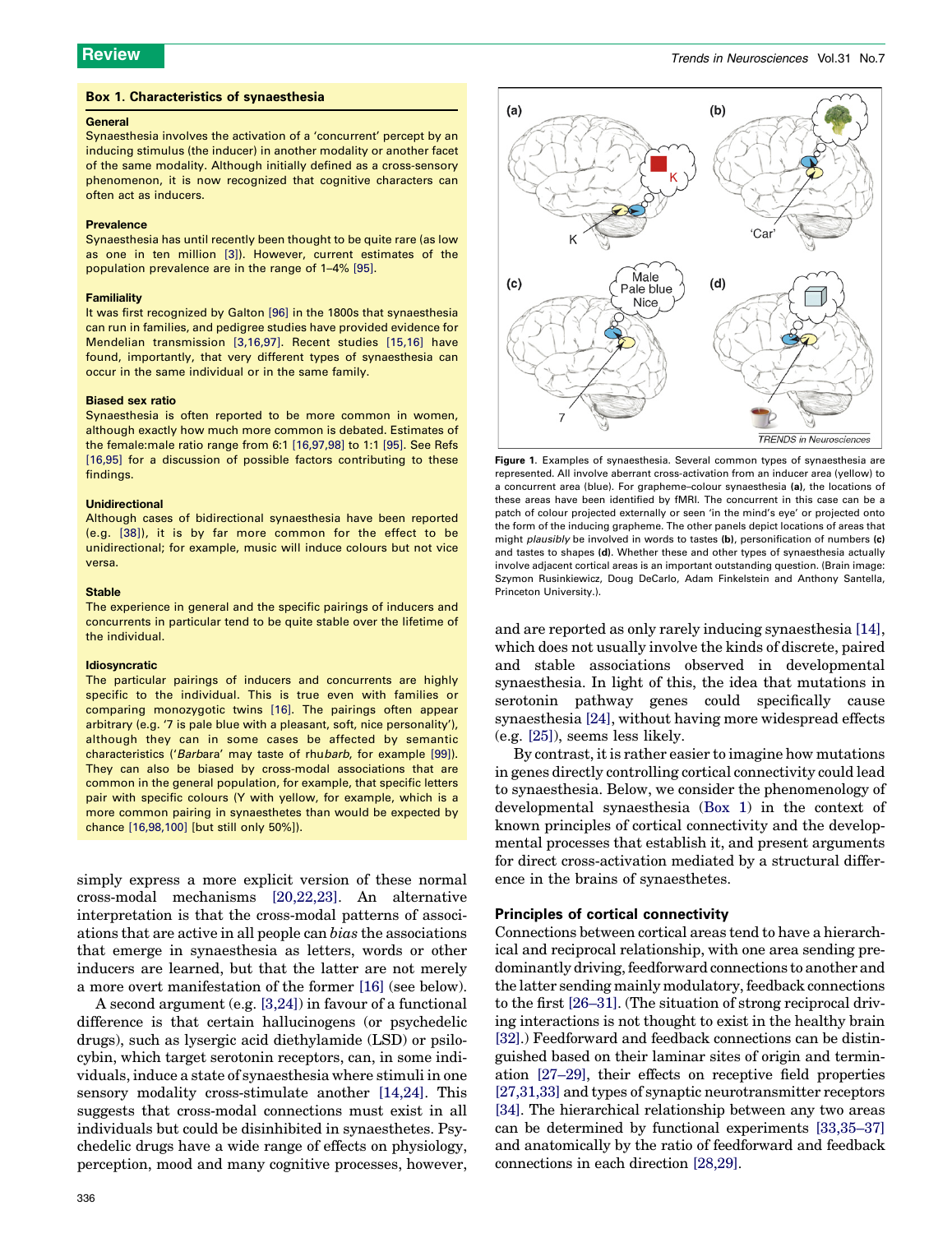<span id="page-2-0"></span>

Figure 2. Models of synaesthesia. Models differ in the proposed route of cross-activation (direct [\[1,19,21\]](#page-5-0) or indirect [\[17,18\]](#page-6-0)) between the inducer area and the concurrent area and the proposed underlying difference in synaesthetes (structural [\[1,19,21\]](#page-5-0) or functional [\[18,20\]](#page-6-0)). Yellow areas are active (starting with the inducer area) and blue areas are inactive. Excitatory connections are shown as arrows and inhibitory connections as blunt ended. Dashed lines represent structurally present but functionally ineffective connections. (A variation on the disinhibition model would posit a structural *decrease* of inhibitory connections as the reason for excess cross-activation.) Connections from the concurrent area to the higher-order area in (b) and (d) are not shown for simplicity, but note that such connections pose a problem for indirect models as they would lead to a recurrent excitatory loop [\[32\]](#page-6-0). Note also that indirect, driving connectivity via the thalamus as opposed to a higher-order cortical area is also possible [\[34\].](#page-6-0)

The defining characteristics of the cross-activation in synaesthesia are that it is driving, usually unidirectional (but see Ref. [\[38\]](#page-6-0)) and comprises a set of stable associations from specific inducers to specific concurrents (e.g. specific tastes with words or specific colours with numbers). These properties are most consistent with feedforward connections. They are also consistent with a topographic (map-to-map) arrangement of connections from an inducer area to a concurrent area which would tend to produce stable pairings of associations. This again implicates feedforward-type projections, which tend to maintain tighter topography than feedback projections [\[39\]](#page-6-0). Topography is a ubiquitous property of connections between cortical areas [\[40–42\],](#page-6-0) even in cases where no obvious external parameters (such as visual space or sound frequency) are mapped by that topography. This reflects the developmental and evolutionary processes involved in connecting additional cortical areas [\[40,43\],](#page-6-0) and might also be a fundamentally important computational property [\[41\]](#page-6-0).

Another striking principle of cortical connectivity is its 'small-world' properties. The vast majority of inter-areal connections are between adjacent or nearest-neighbourplus-one areas [\[44\]](#page-6-0), with a small number of long-range connections providing important links between more distant regions. This has been shown to be an optimally efficient arrangement in terms of both information

transfer and minimization of wiring [\[45–47\].](#page-6-0) It also again presumably reflects constraints imposed by developmental and evolutionary processes [\[40\]](#page-6-0). Given that the areas involved in one of the most common forms of synaesthesia, grapheme–colour, are adjacent to each other [\[48\]](#page-6-0), it seems a parsimonious prediction that this will be the case for other types. This seems plausible based on the locations of areas thought to be involved in various other forms of synaesthesia, such as taste–shape, word–taste, number forms or linguistic personification [\[15,49–51\]](#page-6-0) (as represented in [Figure 1\)](#page-1-0), but adjacency has certainly not been shown to be an essential characteristic of synaesthetic cross-activation.

Even if direct, feedforward connections from the inducer area to the concurrent area are responsible for synaesthetic cross-activation, this still leaves the question of whether these are atypical connections that are not normally present in non-synaesthetes or are normal connections that are usually inhibited. (In fact, this distinction need not be all or none; a change in the ratio of feedforward versus feedback connections from one area to another can determine hierarchical relationship [\[29\]](#page-6-0).) The disinhibition model makes an untested assumption, however: that adjacent areas of the cortex are always connected with each other, that is, that there are some connections there to 'disinhibit.' In fact, several studies using optical imaging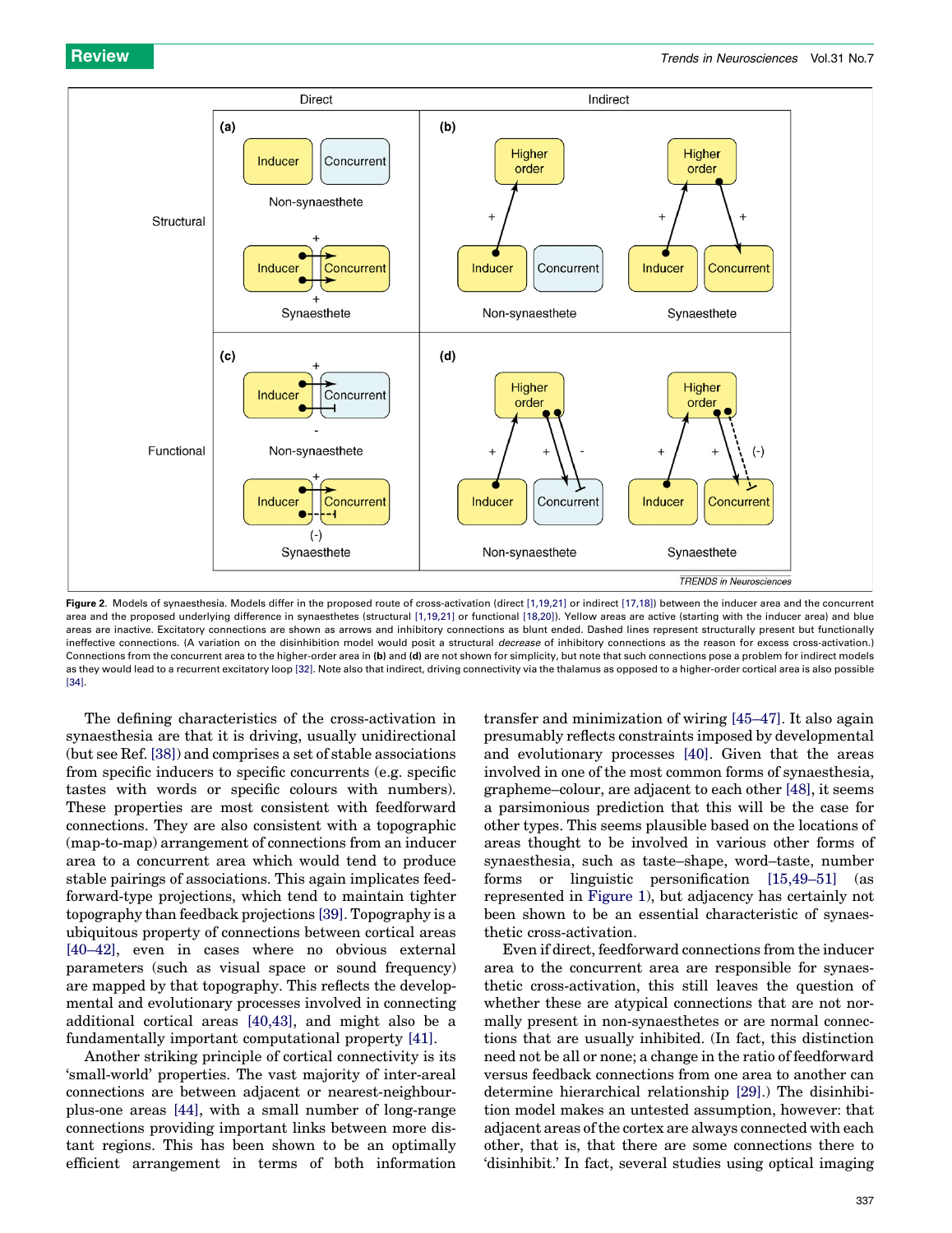and other techniques have demonstrated the existence of distinct borders in the cortex across which very little activity is propagated [\[36,37\].](#page-6-0) In some cases, activation is propagated across this border when inhibition is suppressed (which we term 'soft' borders), but in many cases it is not because no axons cross the border ('hard' borders) [\[52,53\]](#page-6-0). Importantly, such borders are usually not detectable by differences in cytoarchitecture but might correspond to sharp boundaries of gene expression at earlier stages of development (e.g. [\[54\]](#page-6-0)). It will thus be important to address whether areas such as the grapheme area and V4 are normally separated by a soft or hard border.

Alternative routes of feedforward connectivity include longer-range, direct corticocortical connections (e.g. [\[55\]\)](#page-6-0) and indirect connectivity via the thalamus [\[34\].](#page-6-0) The possibility of subcortical cross-activation as the origin of the synaesthetic experience [\[3\]](#page-5-0) has generally been rejected on the basis of the high-level nature of many synaesthetic inducers, but this does not necessarily exclude the thalamus as an intermediate in driving cross-activation from one cortical area to another.

### Direct evidence for structural differences in the brains of synaesthetes

A recent diffusion tensor imaging (DTI) study provides direct support for the model of altered structural connectivity in synaesthetes [\[10\].](#page-6-0) DTI uses magnetic resonance imaging to track the diffusion of water molecules, which is generally isotropic (equal in all directions) in grey matter but highly anisotropic in white matter, owing to the preferential diffusion along axonal tracts [\[56\].](#page-6-0) The fractional anisotropy (FA) in a given area has been taken as a measure of the 'structural integrity' of white matter tracts, although the microstructural correlates are poorly understood [\[56\]](#page-6-0). FA in a given imaging voxel can be influenced by the number or diameter of axons in a tract, the percentage of axons aligned in a specific direction, the degree of bundling, the amount of myelination and possibly other cellular parameters. This study found greater FA in several clusters in temporal, parietal and frontal regions comparing a group of synaesthetes to controls. One such area in the right inferior temporal cortex is near V4 and also near, but does not overlap with, an area of increased functional (BOLD) response in these synaesthetes to grapheme stimuli that induce colour percepts [\[10\].](#page-6-0) The degree of FA in this area correlated with subjective reports of the nature of the synaesthetic experience (projected into space or experienced in the mind's eye [\[57\]\)](#page-6-0), with FA being greater for 'projectors.' (Interestingly, this study found no structural or functional differences on the left side, which would be expected if the grapheme area were directly involved, although this reflects the variability of lateralisation seen in previous functional imaging studies, e.g. [\[5,48,58\]\)](#page-6-0). These data were interpreted as evidence for 'greater structural connectivity' within this general region which could underlie the synaesthetic experience. Tractography in this region did not reveal any differences in specific tracts, however, nor did it directly show increased connectivity between any two defined areas. Thus, although the study provides strong evidence for structural differences in the brains of synaesthetes, the microstructural correlates of such differences are not yet clear.

The hypothesis that developmental synaesthesia is caused by altered structural connectivity between cortical areas raises the question of whether there are specific developmental mechanisms that could mediate it. In fact, the processes controlling connectivity between cortical areas are only beginning to be elucidated, but several important principles have emerged.

#### Connecting cortical areas

The definition of cortical areas during development is intimately related to the establishment of areal connectivity. Primary cortical areas are thought to emerge from the patterning of the neocortex by secreted molecules, which is translated into regional expression profiles of transcription factors [\[59\]](#page-6-0). This leads to visible differences in local characteristics such as cytoarchitecture and myelination profiles (reviewed in Ref. [\[60\]](#page-6-0)), or gene expression patterns [\[59,61\]](#page-6-0) that distinguish areas. It also leads to the area-specific attraction of appropriate thalamocortical (e.g. [\[62,63\]](#page-7-0)) or corticocortical axonal connections [\[64–66\]](#page-7-0), although the specific molecules mediating these guidance processes remain unknown. This linear perspective (from patterning to connectivity) is misleading, however, as the elaboration or maintenance of many aspects of the subsequent development of cortical areas (e.g. rates of proliferation and cell migration [\[67\],](#page-7-0) patterns of gene expression [\[68,69\]](#page-7-0), connectivity [\[70\]](#page-7-0)) depends on correct afferent connectivity [\[43,71\]](#page-6-0). This interplay between patterning and connectivity has been well documented in the thalamocortical system, but it seems likely that it will also apply to corticocortical connections. In this way, connectivity from earlier-maturing areas could help to specify the 'identity' of later-maturing areas in a hierarchical fashion [\[40,61,72\]](#page-6-0).

Many later-developing areas cannot be distinguished readily by cytoarchitectonic criteria but can nonetheless be recognized by functional selectivity. These include, for example, areas in the ventral visual stream that are highly selectively responsive to words, faces, scenes or objects [\[73,74\]](#page-7-0). Recent studies have demonstrated that these areas or functional clusters of neurons emerge over time through experience-dependent processes [\[75,76\]](#page-7-0). Remarkably, however, they tend to emerge in roughly the same regions in different individuals [\[74\],](#page-7-0) suggesting that their development reflects the refinement and consolidation of visual or multisensory responses that are biased by underlying circuitry [\[73\]](#page-7-0).

#### Possible molecular mechanisms

There are three obvious processes that, when disrupted, could specifically result in excess connectivity between cortical areas ([Figure 3\)](#page-4-0).

#### Axon guidance

The establishment of connectivity between cortical areas is remarkably specific from the outset, much more so than previously thought. Several studies have shown that axons from one cortical area show preference for their correct target areas, both in vivo and in vitro [\(\[64–66\]](#page-7-0)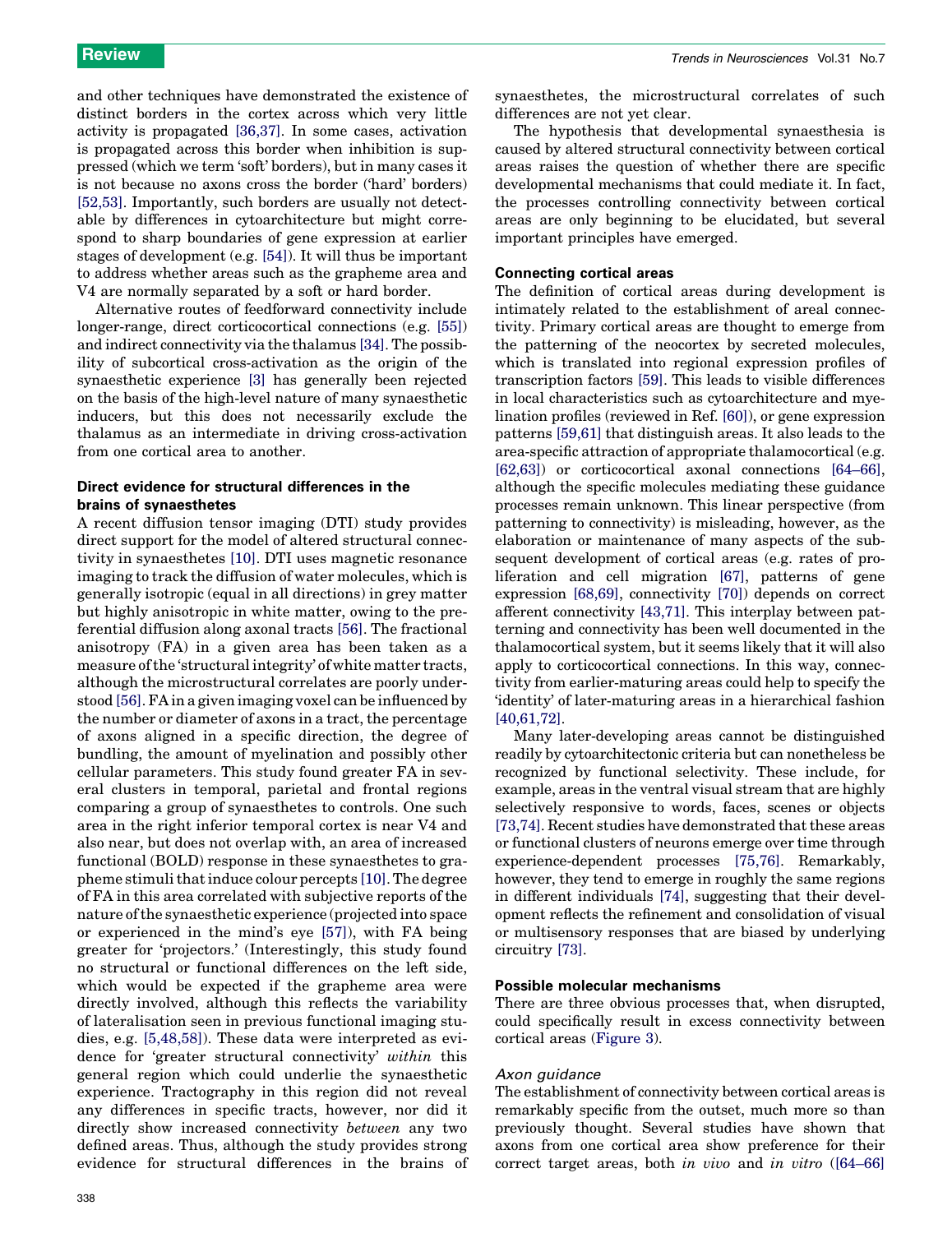<span id="page-4-0"></span>

Figure 3. Cellular mechanisms of areal formation and connectivity. Three example mechanisms are shown that, if defective, could plausibly underlie synaesthesia. 'Early' and 'late' do not refer to specific time points but reflect the serial stages of each process. Left panel: formation of borders between at least some cortical areas relies on differential expression of proteins (green and red) on the surface of cells that mediate segregation of cell types (e.g. Cadherins, Ephrins). Failure to form distinct compartments in synaesthetes (bottom panels) might lead to subsequent invasion of axons across what should be a hard border. Middle panel: specific targeting of axons is mediated by the expression of attractive (green) and repulsive (red) molecules (e.g. Ephrins). Right panel: many connections in the developing brain are specifically pruned in a stereotyped and programmed manner that is dependent on upregulation of specific repulsive molecules (red) (e.g., Semaphorins, Plexins). The hypothetical effects of mutations in genes encoding these types of proteins in synaesthetes are shown in the bottom panels.

and references therein). Although the identity of the molecules that specify these preferences is unknown, genes involved in axon guidance are obvious candidates. One class of molecules that is known to regulate the guidance of thalamocortical connections to specific cortical target areas is the Ephrins [\[77\]](#page-7-0), which also control the establishment of intra-areal circuitry. Based on their expression patterns [\[78\]](#page-7-0), genes such as these are good candidates to also control corticocortical connectivity and to mediate both inter- and intra-areal differences in synaesthesia.

#### Border formation

Ephrins and their Eph receptors are also well known to be involved in the formation of borders between tissue regions. In the cortex, they have been shown to be involved in the sorting of cells into distinct areal compartments [\[79\]](#page-7-0). Similar functions have been associated with another class of proteins, cadherins (reviewed in Ref. [\[80\]\)](#page-7-0), which are also expressed in distinct cortical areas [\[81\].](#page-7-0) The formation of borders between cortical areas (and possibly the concomitant establishment of barriers to axonal invasion) might therefore be affected by mutations in genes with these types of functions.

#### Pruning

Eventual patterns of inter-areal connectivity are also determined by regressive events (reviewed in Ref. [\[82\]](#page-7-0)). Failure to prune normally transient cross-modal

connections (e.g. [\[55\]](#page-6-0)) is thus another plausible developmental mechanism that could be affected in synaesthesia [\[19,83\].](#page-6-0) Importantly, this pruning happens in a highly stereotyped fashion as a normal part of the developmental programme [\[55,82,84\].](#page-6-0) This might be mediated by molecules such as semaphorins and plexins, mutations in which result in the persistence of normally transient connections in several areas of the brain (reviewed in Ref. [\[85\]](#page-7-0)).

The examples listed above are not meant to suggest specific candidate genes so much as to illustrate that there are known classes of neurodevelopmental genes which, when mutated (in mice at least), cause wiring differences that fit well with the phenomenology of synaesthesia. These types of genes are expressed in quite specific patterns, defining areas and borders in many cases, and their disruption affects some systems and not others. These characteristics contrast with genes encoding neurotransmitter pathway components, mutations in which have been proposed to mediate disinhibition, but which might actually be expected to have more general effects on brain function.

### The emergence of the phenotype

Two important outstanding questions for any genetic model of synaesthesia are: (i) how can mutation of a given gene cause different types of synaesthesia, and (ii) why are some types so much more common than others? The fact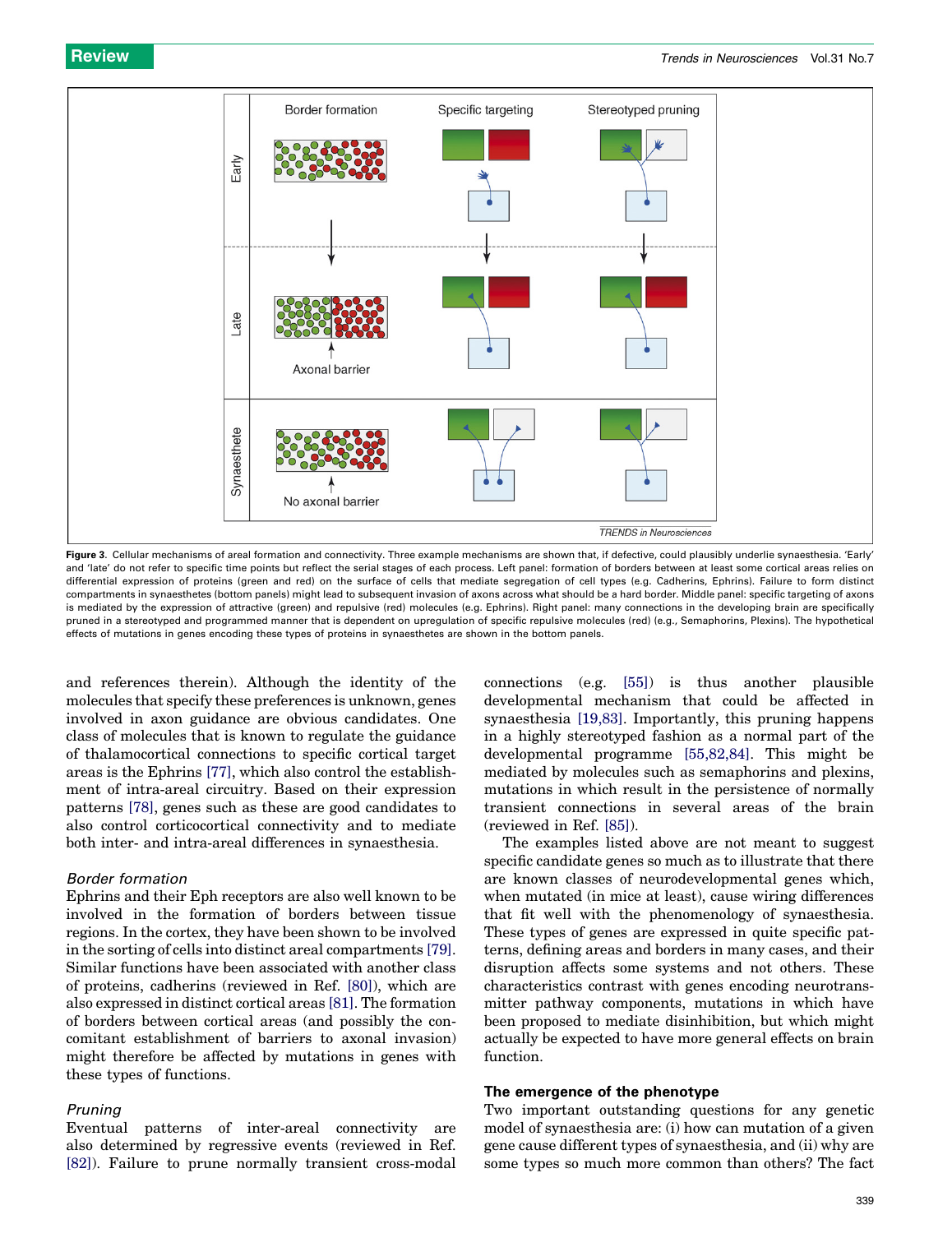<span id="page-5-0"></span>that different types of synaesthesia can co-occur in individuals or families argues strongly that mutation of a single gene can result in quite different phenotypic outcomes, apparently involving very different parts of the brain. One possible way in which this could occur is if the miswiring were initially quite broad (see below) and subject to intrinsic developmental variation [\[16,86\]](#page-6-0) or subsequently refined through experience-dependent mechanisms to generate a discrete phenotype in each individual.

#### Evidence for a broader phenotype in synaesthesia

In the DTI study referred to above [\[10\],](#page-6-0) structural differences in the brains of synaesthetes were not confined to regions of fusiform and inferior temporal cortex, where the grapheme area and V4 are located, but were also present in parietal and frontal regions. Whereas the extent of hyperconnectivity in the fusiform area correlated with the subjective strength of synaesthesia, this was not true for the parietal and frontal areas.

Additional evidence suggesting broader dysconnectivity in synaesthesia comes from two studies using electroencephalograhy to map the time course of synaesthesia. Beeli et al. [\[11\]](#page-6-0) found that synaesthetes showed differences compared to controls in auditory event-related potentials in response to letters, words or pseudowords. These differences included activity in areas consistent with the location of V4, based on current source density maps, but interestingly also included differences in sensory processing in the auditory cortex itself as early as 122 ms after stimulus onset. We have recently obtained similar evidence of very early processing differences in synaesthetes to very simple visual stimuli that, crucially, do not induce synaesthesia (unpublished). These differences in early sensory processing are suggestive of wiring differences within primary sensory cortices that might be unrelated to the synaesthetic experience per se. The model of more widespread differences in connectivity is consistent with reports of other phenotypic manifestations in synaesthetes including possible differences in creativity [\[87\]](#page-7-0) and mental imagery [\[88\]](#page-7-0) and higher incidence of mitempfindung (referred tactile sensation) [\[89\]](#page-7-0).

#### Trends across types of synaesthesia

This model still leaves the question of why some types of synaesthesia are so much more common than others and why there are certain trends in the nature of inducers and concurrents. Broadly speaking, many inducers tend to belong to learned, categorical classes of stimuli such as letters, numbers, musical notes and days of the week. By contrast, concurrents are generally simpler sensory percepts involving colour, taste, shape and spatial position, for example. This difference is reflected in different rates of maturation and modes of development of the cortical areas representing these two types of information. Primary sensory and motor areas mature earlier than secondary areas, which in turn mature earlier than association areas [\[61,72,90,91\]](#page-6-0). Still later maturing functional areas such as the visual word form area develop through experiencedependent mechanisms and consolidate over many years [\[51,73\]](#page-6-0). Initially broad excess connectivity might thus be expected to be resolved differently between early- and late-maturing areas, which might bias the maintenance of certain cross-activations over others. This could be especially true if afferent corticocortical connectivity can in part determine the functional 'identity' of a cortical area, either molecularly or through experience-dependent processes [\[40,43,73,92\]](#page-6-0). In addition, there might be a functional bias to consolidation depending on the compatibility of the computational profile of certain neuronal circuits [\[93,94\].](#page-7-0)

#### **Conclusions**

We have reviewed evidence in favour of a structural difference as the primary cause of developmental synaesthesia and presented arguments that it is most likely mediated by direct, feedforward connections between adjacent areas. We have also discussed several plausible developmental mechanisms that could link a genetic variant to altered cortical connectivity. Finally, we have considered some convergent evidence that the experience of synaesthesia might be just one manifestation of broader connectivity differences in the brain. These discussions highlight some important outstanding questions in this field. First, does synaesthesia always involve adjacent areas? This seems parsimonious but will have to be investigated by neuroimaging of rarer types of synaesthesia. Any model of the underlying mechanisms must clearly be able to explain all types. Second, are there really more direct connections between inducer and concurrent areas in the brains of synaesthetes? The DTI study referred to above provides suggestive evidence that there could be, but more discrete tractography between specifically delineated areas will be necessary to answer this question. Third, the results of the EEG studies suggest that synaesthetes might have differences in early sensory processing in both the auditory and visual domains. It will be interesting to address whether this extends to other sensory domains and what the behavioural or perceptual consequences are. These types of studies should greatly inform cognitive and neurophysiological models of synaesthesia and its relationship to normal sensory processing and multisensory integration. Ultimately, identification of a gene or genes that predispose to synaesthesia should reveal whether functional or structural models are correct and, in either case, illuminate fundamental molecular processes controlling cortical connectivity.

#### Acknowledgements

We thank Fiona Newell, Pablo Labrador, Graham Little, Niall McLoughlin and Henry Kennedy for very helpful comments on the manuscript and Kylie Barnett for many stimulating discussions. G.B. was supported by an Embark Initiative scholarship from the Irish Research Council for Science, Engineering and Technology. K.J.M. was supported by a Science Foundation Ireland Investigator grant (F1/01/B006). Original research referred to above was supported by a grant from the Health Research Board (RP/2004/191) and by the Trinity College Institute of Neuroscience.

#### **References**

- 1 Hubbard, E.M. and Ramachandran, V.S. (2005) Neurocognitive mechanisms of synesthesia. Neuron 48, 509–520
- 2 Ward, J. and Mattingley, J.B. (2006) Synaesthesia: an overview of contemporary findings and controversies. Cortex 42, 129–136
- 3 Cytowic, R.E. (2002) Synesthesia: A Union of the Senses. (2nd edn.), MIT Press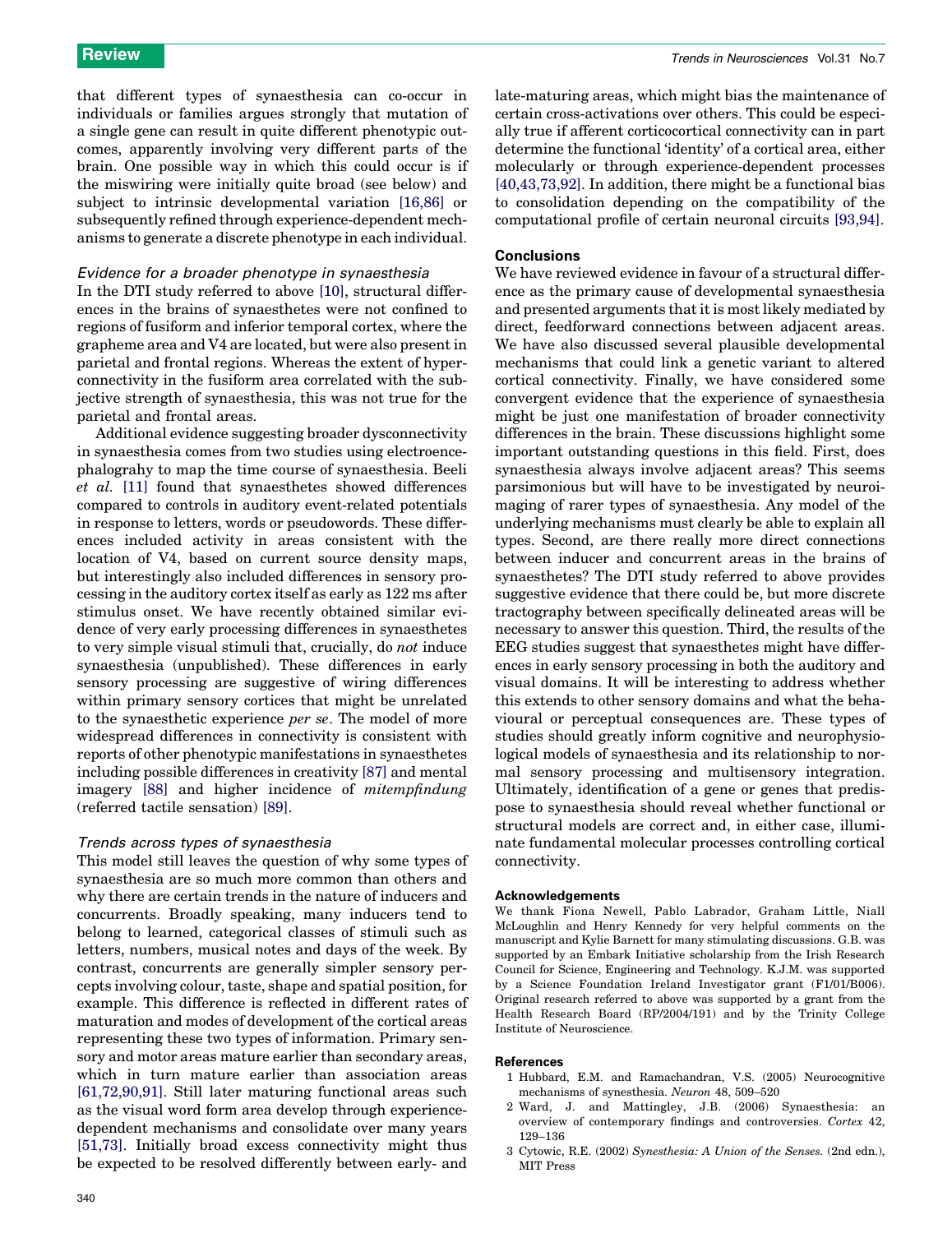- <span id="page-6-0"></span>4 Bartels, A. and Zeki, S. (2000) The architecture of the colour centre in the human visual brain: new results and a review. Eur. J. Neurosci. 12, 172–193
- 5 Nunn, J.A. et al. (2002) Functional magnetic resonance imaging of synesthesia: activation of V4/V8 by spoken words. Nat. Neurosci. 5, 371–375
- 6 Gray, J.A. et al. (2006) Evidence against functionalism from neuroimaging of the alien colour effect in synaesthesia. Cortex 42, 309–318
- 7 Hubbard, E.M. (2007) Neurophysiology of synesthesia. Curr. Psychiatry Rep. 9, 193–199
- 8 Esterman, M. et al. (2006) Coming unbound: disrupting automatic integration of synesthetic color and graphemes by transcranial magnetic stimulation of the right parietal lobe. J. Cogn. Neurosci. 18, 1570–1576
- 9 Muggleton, N. et al. (2007) Disruption of synaesthesia following TMS of the right posterior parietal cortex. Neuropsychologia 45, 1582–1585
- 10 Rouw, R. and Scholte, H.S. (2007) Increased structural connectivity in grapheme-color synesthesia. Nat. Neurosci. 10, 792–797
- 11 Beeli, G. et al. (2008) Time course of neural activity correlated with colored-hearing synesthesia. Cereb. Cortex 18, 379–385
- 12 Armel, K.C. and Ramachandran, V.S. (1999) Acquired synesthesia in retinitis pigmentosa. Neurocase 5, 293–296
- 13 Ro, T. et al. (2007) Feeling sounds after a thalamic lesion. Ann. Neurol. 62, 433–441
- 14 Nichols, D.E. (2004) Hallucinogens. Pharmacol. Ther. 101, 131–181
- 15 Ward, J. et al. (2005) A comparison of lexical-gustatory and graphemecolour synaesthesia. Cogn. Neuropsychol. 22, 28–41
- 16 Barnett, K.J. et al. (2008) Familial patterns and the origins of individual differences in synaesthesia. Cognition 106, 871–893
- 17 Smilek, D. et al. (2001) Synaesthetic photisms influence visual perception. J. Cogn. Neurosci. 13, 930–936
- 18 Grossenbacher, P.G. and Lovelace, C.T. (2001) Mechanisms of synesthesia: cognitive and physiological constraints. Trends Cogn. Sci. 5, 36–41
- 19 Ramachandran, V.S. and Hubbard, E.M. (2001) Psychophysical investigations into the neural basis of synaesthesia. Proc. Biol. Sci. 268, 979–983
- 20 Ward, J. et al. (2006) Sound-colour synaesthesia: to what extent does it use cross-modal mechanisms common to us all? Cortex 42, 264–280
- 21 Rich, A.N. and Mattingley, J.B. (2002) Anomalous perception in synaesthesia: a cognitive neuroscience perspective. Nat. Rev. Neurosci. 3, 43–52
- 22 Marks, L.E. (1975) On colored-hearing synesthesia: cross-modal translations of sensory dimensions. Psychol. Bull. 82, 303–331
- 23 Cohen Kadosh, R. et al. (2007) Small is bright and big is dark in synaesthesia. Curr. Biol. 17, R834–R835
- 24 Brang, D. and Ramachandran, V.S. (2008) Psychopharmacology of synesthesia; the role of serotonin S2a receptor activation. Med. Hypotheses 70, 903–904
- 25 Norton, N. and Owen, M.J. (2005) HTR2A: association and expression studies in neuropsychiatric genetics. Ann. Med. 37, 121–129
- 26 Sherman, S.M. and Guillery, R.W. (1998) On the actions that one nerve cell can have on another: distinguishing "drivers" from "modulators". Proc. Natl. Acad. Sci. U. S. A. 95, 7121-7126
- 27 Douglas, R.J. and Martin, K.A. (2004) Neuronal circuits of the neocortex. Annu. Rev. Neurosci. 27, 419–451
- 28 Rockland, K.S. and Pandya, D.N. (1979) Laminar origins and terminations of cortical connections of the occipital lobe in the rhesus monkey. Brain Res. 179, 3–20
- 29 Batardiere, A. et al. (2002) Early specification of the hierarchical organization of visual cortical areas in the macaque monkey. Cereb. Cortex 12, 453–465
- 30 Felleman, D.J. and Van Essen, D.C. (1991) Distributed hierarchical processing in the primate cerebral cortex. Cereb. Cortex 1, 1–47
- 31 Angelucci, A. et al. (2002) Circuits for local and global signal integration in primary visual cortex. J. Neurosci. 22, 8633–8646
- 32 Crick, F. and Koch, C. (1998) Constraints on cortical and thalamic projections: the no-strong-loops hypothesis. Nature 391, 245–250
- 33 Angelucci, A. and Bressloff, P.C. (2006) Contribution of feedforward, lateral and feedback connections to the classical receptive field center and extra-classical receptive field surround of primate V1 neurons. Prog. Brain Res. 154, 93–120
- 34 Sherman, S.M. (2007) The thalamus is more than just a relay. Curr. Opin. Neurobiol. 17, 417–422
- 35 Girard, P. and Bullier, J. (1989) Visual activity in area V2 during reversible inactivation of area 17 in the macaque monkey. J. Neurophysiol. 62, 1287–1302
- 36 Kamatani, D. et al. (2007) Experience-dependent formation of activity propagation patterns at the somatosensory S1 and S2 boundary in rat cortical slices. Neuroimage 35, 47–57
- 37 Hishida, R. et al. (2007) Functional local connections with differential activity-dependence and critical periods surrounding the primary auditory cortex in rat cerebral slices. Neuroimage 34, 679–693
- 38 Cohen Kadosh, R. et al. (2007) The neuronal correlate of bidirectional synesthesia: a combined event-related potential and functional magnetic resonance imaging study. J. Cogn. Neurosci. 19, 2050–2059
- 39 Salin, P.A. et al. (1989) Convergence and divergence in the afferent projections to cat area 17. J. Comp. Neurol. 283, 486–512
- 40 Rosa, M.G. and Tweedale, R. (2005) Brain maps, great and small: lessons from comparative studies of primate visual cortical organization. Philos. Trans. R. Soc. Lond. B Biol. Sci. 360, 665–691
- 41 Thivierge, J.P. and Marcus, G.F. (2007) The topographic brain: from neural connectivity to cognition. Trends Neurosci. 30, 251–259
- 42 Fisken, R.A. et al. (1975) The intrinsic, association and commissural connections of area 17 on the visual cortex. Philos. Trans. R. Soc. Lond. B Biol. Sci. 272, 487–536
- 43 Krubitzer, L. and Kahn, D.M. (2003) Nature versus nurture revisited: an old idea with a new twist. Prog. Neurobiol. 70, 33–52
- 44 Sporns, O. and Zwi, J.D. (2004) The small world of the cerebral cortex. Neuroinformatics 2, 145–162
- 45 Chklovskii, D.B. et al. (2002) Wiring optimization in cortical circuits. Neuron 34, 341–347
- 46 Kaiser, M. and Hilgetag, C.C. (2006) Nonoptimal component placement, but short processing paths, due to long-distance projections in neural systems. PLoS Comput. Biol. 2, e95
- 47 Young, M.P. (1992) Objective analysis of the topological organization of the primate cortical visual system. Nature 358, 152–155
- 48 Hubbard, E.M. et al. (2005) Individual differences among graphemecolor synesthetes: brain-behavior correlations. Neuron 45, 975–985
- 49 Cerf-Ducastel, B. et al. (2001) Interaction of gustatory and lingual somatosensory perceptions at the cortical level in the human: a functional magnetic resonance imaging study. Chem. Senses 26, 371–383
- 50 Hubbard, E.M. et al. (2005) Interactions between number and space in parietal cortex. Nat. Rev. Neurosci. 6, 435–448
- 51 Simner, J. and Hubbard, E.M. (2006) Variants of synesthesia interact in cognitive tasks: evidence for implicit associations and late connectivity in cross-talk theories. Neuroscience 143, 805–814
- 52 Manger, P.R. et al. (1997) Hand/face border as a limiting boundary in the body representation in monkey somatosensory cortex. J. Neurosci. 17, 6338–6351
- 53 Steen, P.A. et al. (2007) Axonal bias at a representational border in adult rat somatosensory cortex (S1). J. Comp. Neurol. 500, 634–645
- 54 Huffman, K.J. et al. (2004) Fgf8 regulates the development of intraneocortical projections. J. Neurosci. 24, 8917–8923
- 55 Dehay, C. et al. (1988) Characterization of transient cortical projections from auditory, somatosensory, and motor cortices to visual areas 17, 18, and 19 in the kitten. J. Comp. Neurol. 272, 68–89
- 56 Le Bihan, D. (2003) Looking into the functional architecture of the brain with diffusion MRI. Nat. Rev. Neurosci. 4, 469–480
- 57 Ward, J. et al. (2007) Varieties of grapheme-colour synaesthesia: a new theory of phenomenological and behavioural differences. Conscious Cogn. 16, 913–931
- 58 Rich, A.N. et al. (2006) Neural correlates of imagined and synaesthetic colours. Neuropsychologia 44, 2918–2925
- 59 O'Leary, D.D. et al. (2007) Area patterning of the mammalian cortex. Neuron 56, 252–269
- 60 ffytche, D.H. and Catani, M. (2005) Beyond localization: from hodology to function. Philos. Trans. R. Soc. Lond. B Biol. Sci. 360, 767–779
- 61 Bourne, J.A. and Rosa, M.G. (2006) Hierarchical development of the primate visual cortex, as revealed by neurofilament immunoreactivity: early maturation of the middle temporal area (MT). Cereb. Cortex 16, 405–414